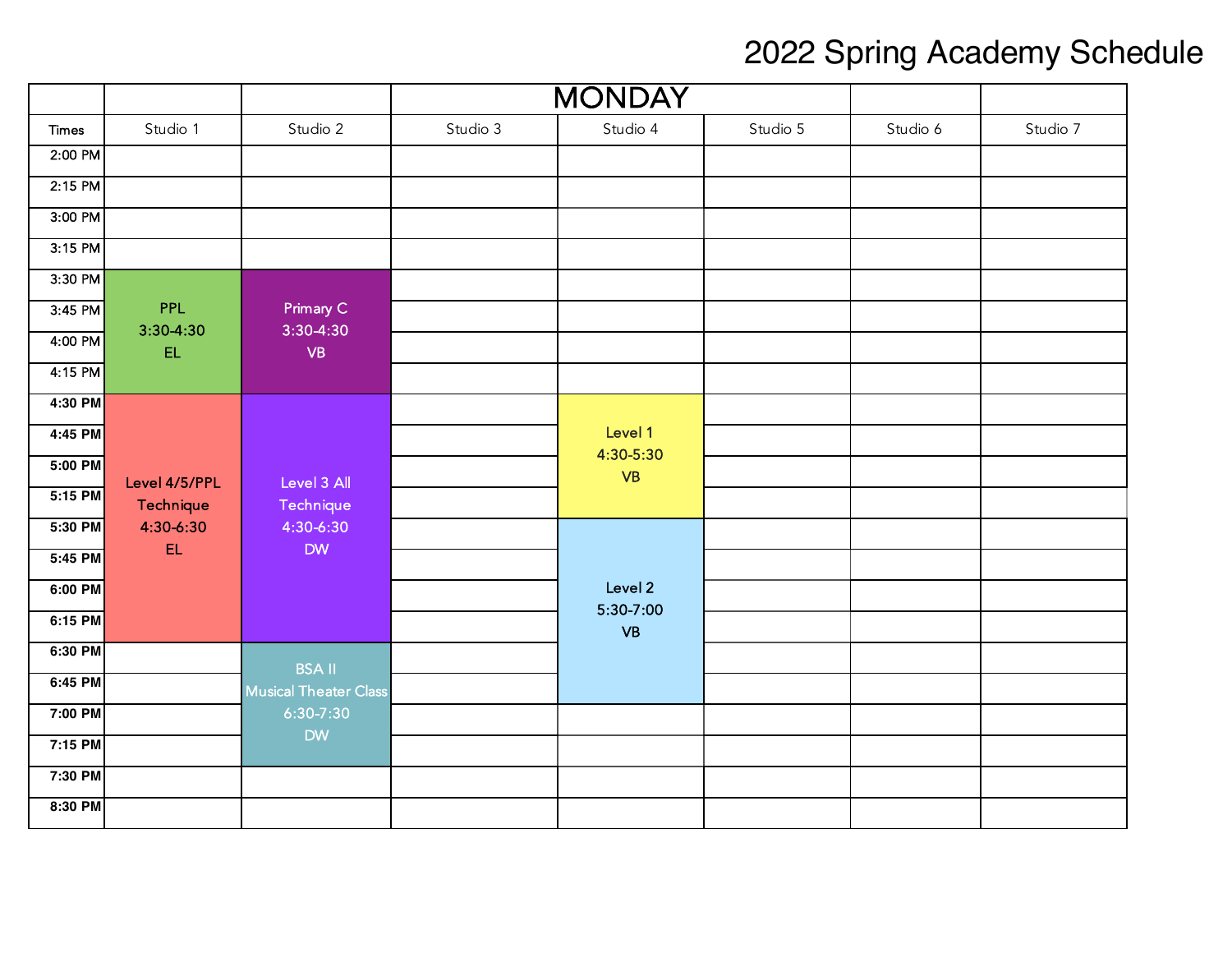|              |                        |                            | <b>TUESDAY</b>                            |                        |               |          |          |
|--------------|------------------------|----------------------------|-------------------------------------------|------------------------|---------------|----------|----------|
| <b>Times</b> | Studio 1               | Studio 2                   | Studio 3                                  | Studio 4               | Studio 5      | Studio 6 | Studio 7 |
| 10:00 AM     |                        |                            | <b>Creative Movement</b>                  |                        |               |          |          |
| 10:30 AM     |                        |                            | 1/2<br>10:00-10:45                        |                        |               |          |          |
| 10:45 AM     |                        |                            | <b>MP</b>                                 |                        |               |          |          |
| 3:15 PM      |                        |                            |                                           |                        |               |          |          |
| 3:30 PM      |                        |                            |                                           |                        |               |          |          |
| 3:45 PM      | <b>PPL</b>             | Primary A                  |                                           |                        |               |          |          |
| 4:00 PM      | 3:30-4:30<br><b>VB</b> | $3:30-4:30$<br>EL          |                                           |                        |               |          |          |
| 4:15 PM      |                        |                            |                                           |                        |               |          |          |
| 4:30 PM      |                        |                            | <b>Creative Movement 1</b>                |                        |               |          |          |
| 4:45 PM      |                        |                            | 4:30-5:15                                 | Level 1                |               |          |          |
| 5:00 PM      | Level 4/5/PPL          |                            | <b>MP</b>                                 | 4:30-5:30<br><b>VB</b> |               |          |          |
| 5:15 PM      | Technique              | Level 3 All                |                                           |                        |               |          |          |
| 5:30 PM      | 4:30-6:30<br><b>DW</b> | Pointe<br>4:30-6:30        |                                           |                        |               |          |          |
| 5:45 PM      |                        | EL.                        | <b>Creative Movement 2</b><br>$5:30-6:15$ |                        |               |          |          |
| 6:00 PM      |                        |                            | <b>MP</b>                                 | Level 2                |               |          |          |
| 6:15 PM      |                        |                            |                                           | 5:30-7:00<br><b>VB</b> |               |          |          |
| 6:30 PM      |                        |                            |                                           |                        | <b>BSA II</b> |          |          |
| 6:45 PM      |                        | <b>Adult Ballet</b>        |                                           |                        | Tap           |          |          |
| 7:00 PM      |                        | $6:30 - 7:30$<br><b>DW</b> |                                           |                        | 6:30-7:30     |          |          |
| 7:15 PM      |                        |                            |                                           |                        | <b>DR</b>     |          |          |
| 7:30 PM      |                        |                            |                                           |                        |               |          |          |
| 8:30 PM      |                        |                            |                                           |                        |               |          |          |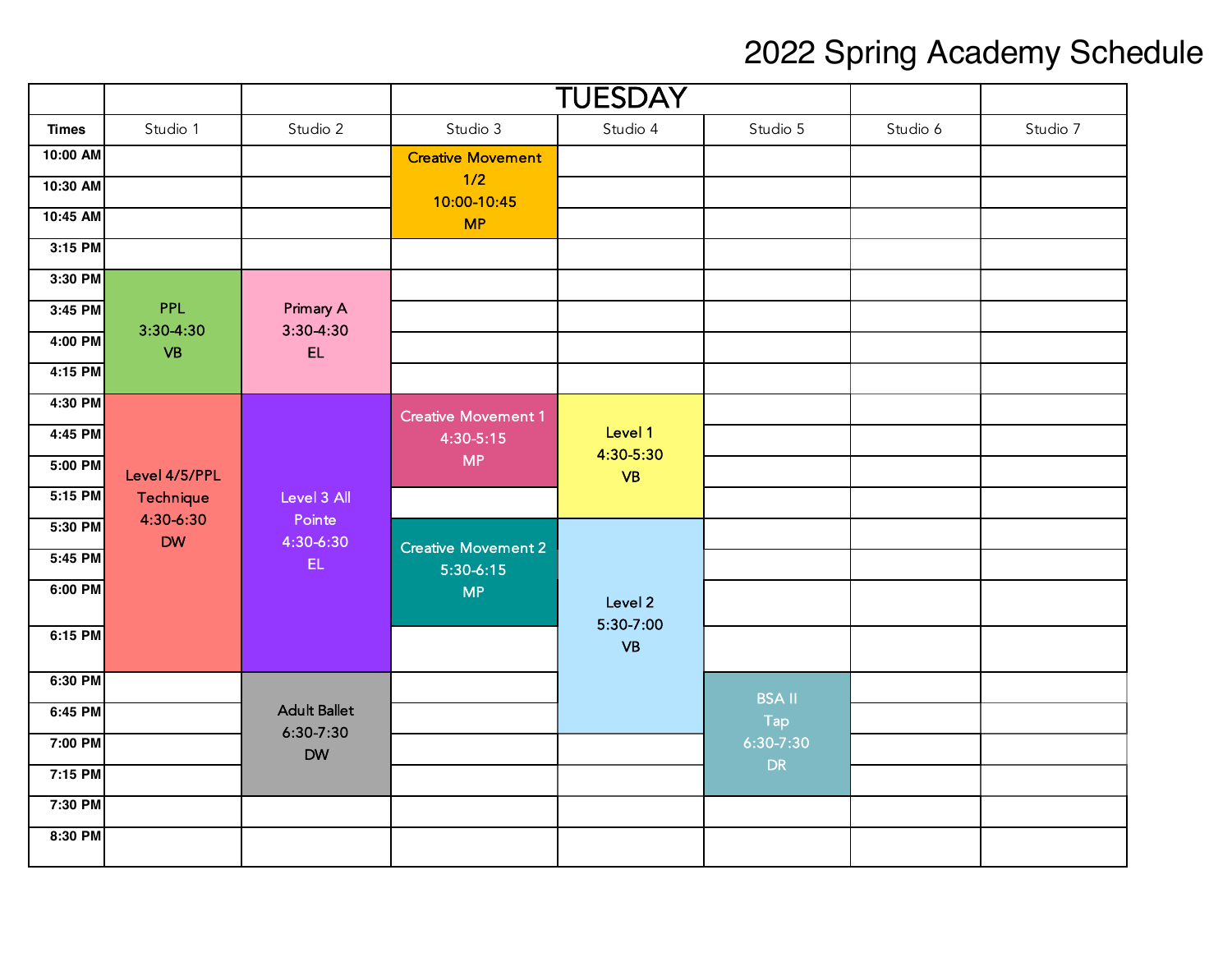|              |                         |                          | <b>WEDNESDAY</b> |          |                    |          |          |
|--------------|-------------------------|--------------------------|------------------|----------|--------------------|----------|----------|
| <b>Times</b> | Studio 1                | Studio 2                 | Studio 3         | Studio 4 | Studio 5           | Studio 6 | Studio 7 |
| 2:15 PM      |                         |                          |                  |          |                    |          |          |
| 2:30 PM      |                         |                          |                  |          |                    |          |          |
| 3:00 PM      |                         |                          |                  |          |                    |          |          |
| 3:15 PM      |                         |                          |                  |          |                    |          |          |
| 3:30 PM      |                         |                          |                  |          |                    |          |          |
| 3:45 PM      | <b>PPL</b><br>3:30-4:30 | Primary B<br>$3:30-4:30$ |                  |          |                    |          |          |
| 4:00 PM      | EL                      | $\mathsf{V}\mathsf{B}$   |                  |          |                    |          |          |
| $4:15$ PM    |                         |                          |                  |          |                    |          |          |
| 4:30 PM      |                         |                          |                  |          |                    |          |          |
| 4:45 PM      |                         |                          |                  |          |                    |          |          |
| 5:00 PM      |                         |                          |                  |          |                    |          |          |
| 5:15 PM      | Levels 4/5/PPL          |                          |                  |          |                    |          |          |
| 5:30 PM      | 4:30-6:30<br>EL         |                          |                  |          |                    |          |          |
| 5:45 PM      |                         |                          |                  |          |                    |          |          |
| 6:00 PM      |                         |                          |                  |          |                    |          |          |
| 6:15 PM      |                         |                          |                  |          |                    |          |          |
| 6:30 PM      |                         |                          |                  |          | <b>BSA II</b>      |          |          |
| 6:45 PM      |                         |                          |                  |          | Contemporary Class |          |          |
| 7:00 PM      |                         |                          |                  |          | $6:30 - 7:30$      |          |          |
| 7:15 PM      |                         |                          |                  |          | EL.                |          |          |
| 7:30 PM      |                         |                          |                  |          |                    |          |          |
| 8:00 PM      |                         |                          |                  |          |                    |          |          |
| 8:30 PM      |                         |                          |                  |          |                    |          |          |
|              |                         |                          |                  |          |                    |          |          |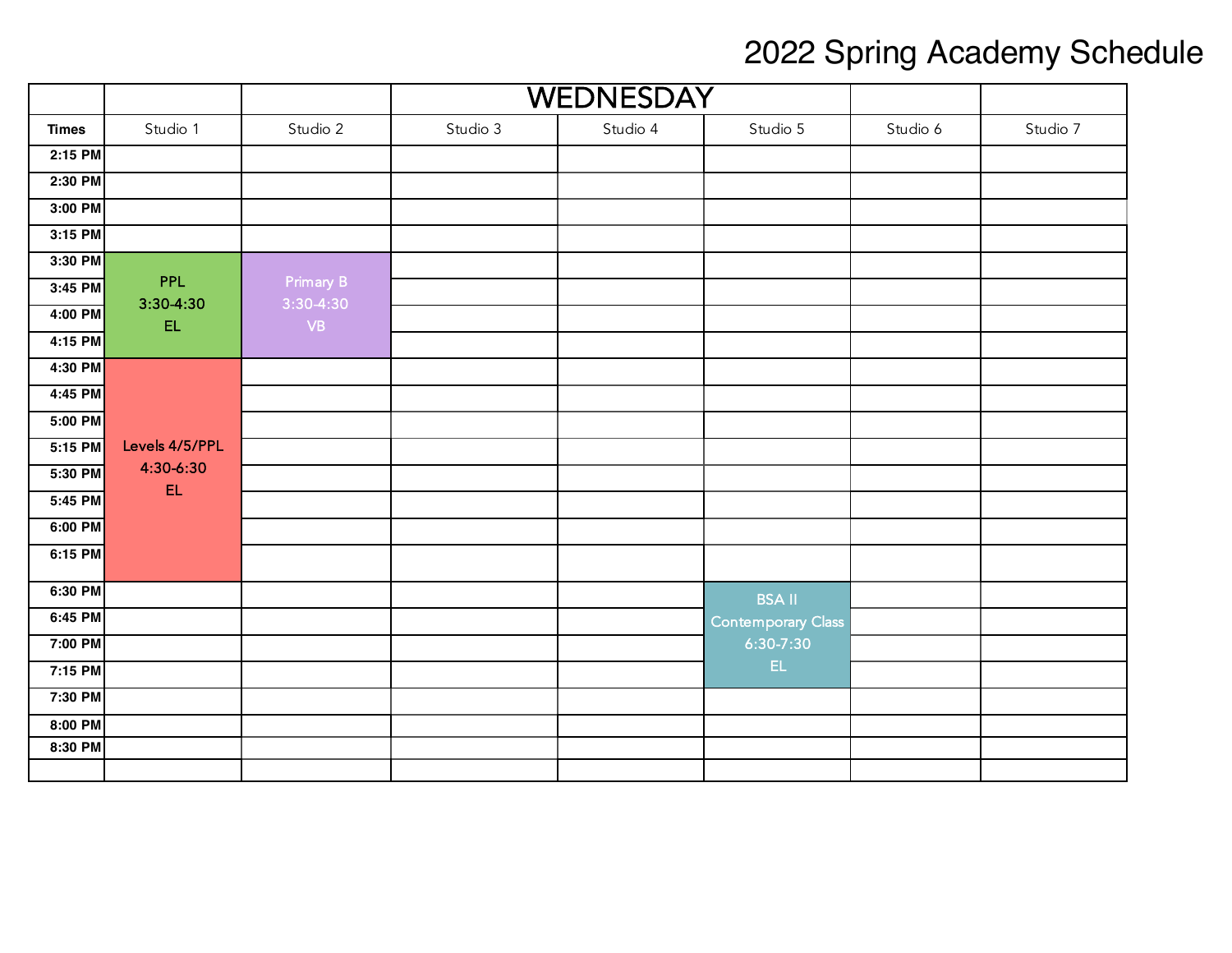|              |                           |                          | <b>THURSDAY</b> |                        |          |          |          |
|--------------|---------------------------|--------------------------|-----------------|------------------------|----------|----------|----------|
| <b>Times</b> | Studio 1                  | Studio 2                 | Studio 3        | Studio 4               | Studio 5 | Studio 6 | Studio 7 |
| 10:30 AM     |                           |                          |                 |                        |          |          |          |
| 10:45 AM     |                           |                          |                 |                        |          |          |          |
| 3:00 PM      |                           |                          |                 |                        |          |          |          |
| 3:15 PM      |                           |                          |                 |                        |          |          |          |
| 3:30 PM      |                           |                          |                 |                        |          |          |          |
| 3:45 PM      | <b>PPL</b><br>$3:30-4:30$ | Primary B<br>$3:30-4:30$ |                 |                        |          |          |          |
| $4:00$ PM    | VB                        | VB                       |                 |                        |          |          |          |
| $4:15$ PM    |                           |                          |                 |                        |          |          |          |
| 4:30 PM      |                           |                          |                 |                        |          |          |          |
| 4:45 PM      |                           |                          |                 | Primary A<br>4:30-5:30 |          |          |          |
| 5:00 PM      |                           |                          |                 | EL.                    |          |          |          |
| 5:15 PM      | Level 4/5/PPL             | Level 3 All              |                 |                        |          |          |          |
| 5:30 PM      | 4:30-6:30<br><b>VB</b>    | 4:30-6:30<br><b>DW</b>   |                 |                        |          |          |          |
| 5:45 PM      |                           |                          |                 |                        |          |          |          |
| 6:00 PM      |                           |                          |                 |                        |          |          |          |
| 6:15 PM      |                           |                          |                 |                        |          |          |          |
| 6:30 PM      |                           |                          |                 |                        |          |          |          |
| 6:45 PM      |                           |                          |                 |                        |          |          |          |
| 7:00 PM      |                           |                          |                 |                        |          |          |          |
| 7:15 PM      |                           |                          |                 |                        |          |          |          |
| 7:30 PM      |                           |                          |                 |                        |          |          |          |
| 8:00 PM      |                           |                          |                 |                        |          |          |          |
| 8:30 PM      |                           |                          |                 |                        |          |          |          |